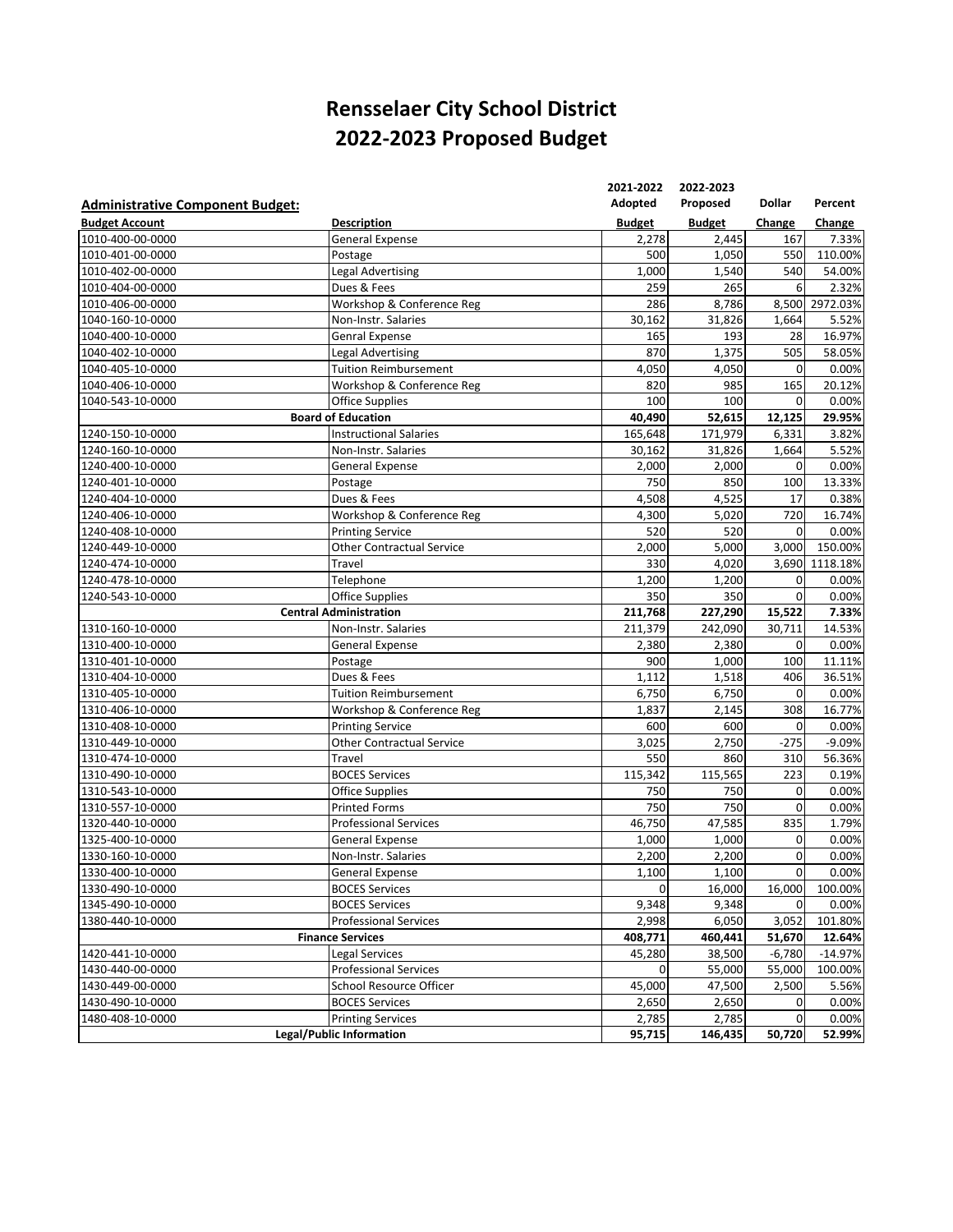| 1670-435-10-0000 | Rental of Photocopier                            | 1,500     | $\Omega$  | $-1,500$       | $-100.00\%$ |
|------------------|--------------------------------------------------|-----------|-----------|----------------|-------------|
| 1670-435-20-0000 | Rental of Photocopier                            | 1,500     | 1,500     | $\Omega$       | 0.00%       |
| 1670-449-10-0000 | <b>Other Contractual Service</b>                 | $\Omega$  | 1,664     | 1,664          | 100.00%     |
| 1670-490-10-0000 | <b>BOCES Services - Other</b>                    | 39,326    | 38,980    | $-346$         | $-0.88%$    |
| 1670-547-10-0000 | <b>Paper Supplies</b>                            | 15,000    | 15,000    | 0              | 0.00%       |
| 1680-490-10-0000 | <b>BOCES Services - Other</b>                    | 152,614   | 151,655   | $-959$         | $-0.63%$    |
| 1910-422-00-0000 | Liability Insurance                              | 66,712    | 69,326    | 2,614          | 3.92%       |
| 1910-423-00-0000 | Student Accident Insurance                       | 8,250     | 7,500     | $-750$         | $-9.09%$    |
| 1920-404-00-0000 | Dues & Fees                                      | 17,930    | 17,985    | 55             | 0.31%       |
| 1981-499-00-0000 | <b>BOCES Administrative Char</b>                 | 279,296   | 289,323   | 10,027         | 3.59%       |
|                  | <b>Central Services</b>                          | 582,128   | 592,933   | 10,805         | 1.86%       |
| 2020-150-20-3000 | <b>Instructional Salaries</b>                    | 184,707   | 191,173   | 6,466          | 3.50%       |
| 2020-150-40-1000 | <b>Instructional Salaries</b>                    | 148,889   | 137,501   | $-11,388$      | $-7.65%$    |
| 2020-160-20-3000 | Non-Instructional Salarie                        | 45,491    | 48,725    | 3,234          | 7.11%       |
| 2020-160-40-1000 | Non-Instructional Salarie                        | 50,420    | 52,409    | 1,989          | 3.94%       |
| 2020-400-20-3000 | <b>General Expense</b>                           | 1,200     | 1,200     | $\Omega$       | 0.00%       |
| 2020-400-40-1000 | General expense                                  | 1,320     | 1,760     | 440            | 33.33%      |
| 2020-401-20-3000 | Postage                                          | 1,900     | 3,950     | 2,050          | 107.89%     |
| 2020-401-40-1000 | Postage                                          | 1,060     | 2,435     | 1,375          | 129.72%     |
| 2020-404-20-3000 | Dues & Fees                                      | 1,600     | 1,600     | $\overline{0}$ | 0.00%       |
| 2020-404-40-1000 | Dues & Fees                                      | 1,600     | 1,600     | $\overline{0}$ | 0.00%       |
| 2020-406-20-3000 | Workshop & Conference Reg                        | 600       | 600       | 0              | 0.00%       |
| 2020-406-40-1000 | Workshop & Conference Reg                        | 600       | 3,300     | 2,700          | 450.00%     |
| 2020-408-20-3000 | <b>Printing Service</b>                          | 4,000     | 4,000     | 0              | 0.00%       |
| 2020-408-40-1000 | <b>Printing Service</b>                          | 550       | 550       | 0              | 0.00%       |
| 2020-448-20-3000 | Commencement                                     | 5,000     | 5,000     | $\overline{0}$ | 0.00%       |
| 2020-449-20-3000 | <b>Other Contractual Service</b>                 | 1,500     | 1,500     | $\mathbf 0$    | 100.00%     |
| 2020-449-10-4000 | <b>Other Contractual Service</b>                 | 1,500     | 1,500     | $\mathbf 0$    | 100.00%     |
| 2020-463-40-1000 | Repair of Instr Equip                            | 550       | 1,100     | 550            | 100.00%     |
| 2020-464-40-1000 | Repair of Non-Instr Equip                        | 550       | 550       | $\Omega$       | 0.00%       |
| 2020-474-20-3000 | Travel                                           | 950       | 3,000     | 2,050          | 215.79%     |
| 2020-474-40-1000 | Travel                                           | 950       | 3,000     | 2,050          | 215.79%     |
| 2020-478-20-3000 | Telephone                                        | 600       | 600       | 0              | 0.00%       |
| 2020-543-20-3000 | <b>Office Supplies</b>                           | 400       | 400       | $\mathbf 0$    | 0.00%       |
| 2020-543-40-1000 | <b>Office Supplies</b>                           | 550       | 825       | 275            | 50.00%      |
| 2060-581-20-3000 | <b>Instructional Supplies</b>                    | 800       | 800       | 0              | 0.00%       |
| 2070-490-10-0000 | <b>BOCES Services</b>                            | 60,055    | 60,055    | $\mathbf 0$    | 0.00%       |
|                  | Supervisory/Improvement                          | 517,342   | 529,133   | 11,791         | 2.28%       |
| 9010-800-00-0000 | Employees' Benefits                              | 436,762   | 439,244   | 2,482          | 0.57%       |
|                  | <b>Fringe Benefits</b>                           | 436,762   | 439,244   | 2,482          | 0.57%       |
|                  | <b>Administrative Component Budget Subtotal:</b> | 2,292,976 | 2,448,091 | 155,115        | 6.76%       |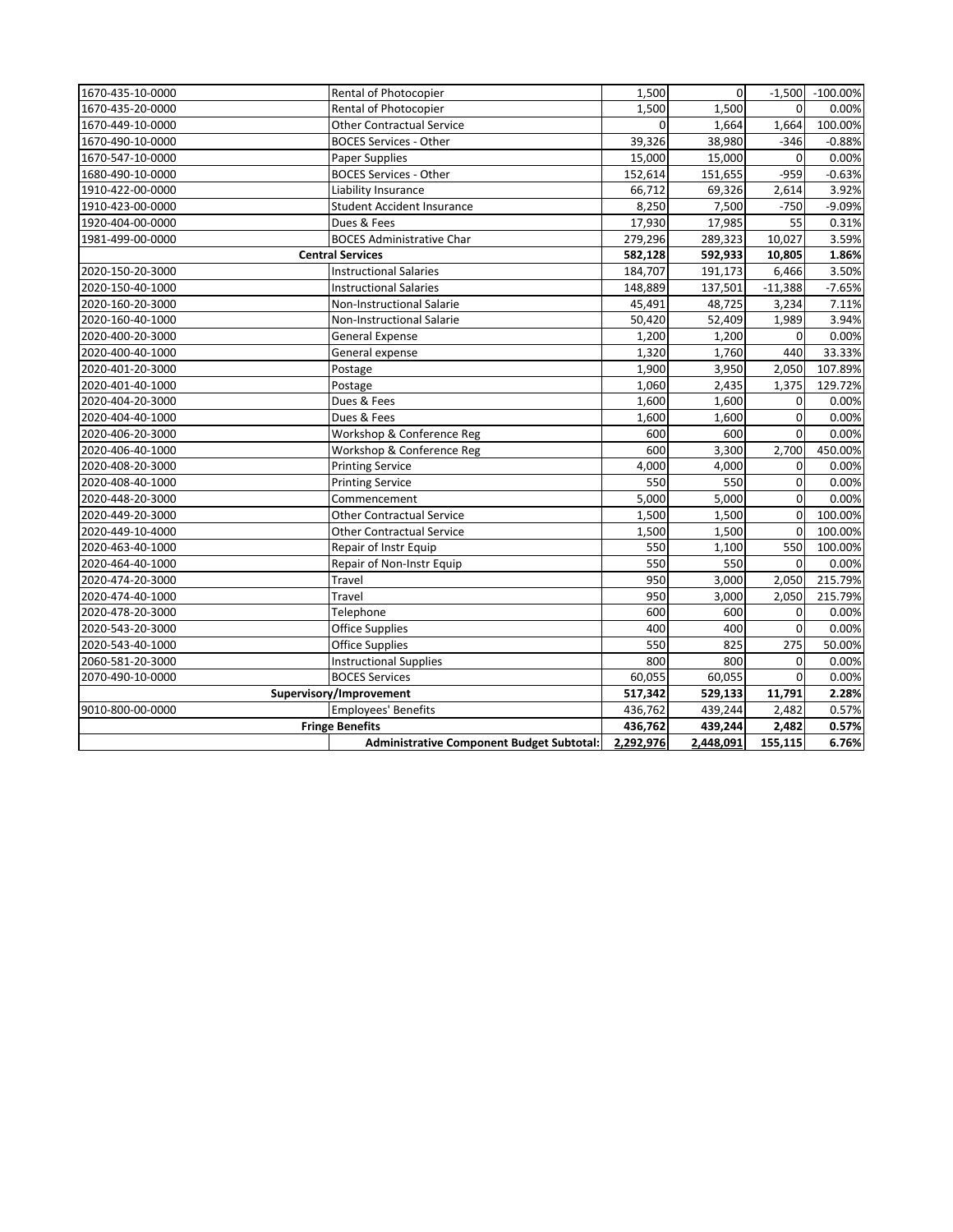|                                  |                                           | 2019-2020     | 2020-2021     |               |           |
|----------------------------------|-------------------------------------------|---------------|---------------|---------------|-----------|
| <b>Capital Component Budget:</b> |                                           | Adopted       | Proposed      | <b>Dollar</b> | Percent   |
| <b>Budget Account</b>            | <b>Description</b>                        | <b>Budget</b> | <b>Budget</b> | Change        | Change    |
| 1620-160-10-3000                 | Non-Instr. Salaries                       | 352,663       | 416,837       | 64,174        | 18.20%    |
| 1620-161-10-3000                 | Overtime/Substitutes                      | 4,000         | 4,000         | $\mathbf 0$   | 0.00%     |
| 1620-250-10-0000                 | Non-Instr. Equipment                      | 3,000         | 3,000         | 0             | 0.00%     |
| 1620-401-10-0000                 | Postage                                   | 25            | 25            | $\mathbf 0$   | 0.00%     |
| 1620-408-10-0000                 | <b>Printing Service</b>                   | 200           | 200           | 0             | 0.00%     |
| 1620-412-10-0000                 | Safety & Security Supplies                | 3,600         | 3,600         | $\mathbf 0$   | 0.00%     |
| 1620-413-10-0000                 | Safety & Security Contracts               | 10,350        | 11,025        | 675           | 6.52%     |
| 1620-433-10-0000                 | Rental of Non-Instr. Equi                 | 3,000         | 3,000         | 0             | 0.00%     |
| 1620-449-10-0000                 | <b>Other Contractual Service</b>          | 66,380        | 73,250        | 6,870         | 10.35%    |
| 1620-464-10-0000                 | Repair of Non-Instruction                 | 1,500         | 1,500         | 0             | 0.00%     |
| 1620-475-10-0000                 | Water                                     | 27,000        | 27,000        | 0             | 0.00%     |
| 1620-476-10-0000                 | Gas                                       | 65,000        | 65,000        | $\mathbf 0$   | 0.00%     |
| 1620-477-10-0000                 | Electricity                               | 284,800       | 284,800       | 0             | 0.00%     |
| 1620-478-10-0000                 | Telephone                                 | 23,000        | 23,000        | 0             | 0.00%     |
| 1620-479-10-0000                 | <b>Street Lights</b>                      | 2,000         | 2,000         | $\mathbf 0$   | 0.00%     |
| 1620-490-10-0000                 | <b>BOCES Services</b>                     | 15,834        | 19,830        | 3,996         | 25.24%    |
| 1620-507-10-0000                 | Cleaning Supplies                         | 27,000        | 27,000        | 0             | 0.00%     |
| 1620-519-10-0000                 | <b>Floor Finishes</b>                     | 20,000        | 20,000        | 0             | 0.00%     |
| 1620-539-10-0000                 | Maint. & Custodial Suppli                 | 14,000        | 14,000        | $\mathbf 0$   | 0.00%     |
| 1620-571-10-0000                 | Uniforms                                  | 4,500         | 6,000         | 1,500         | 33.33%    |
| 1621-160-10-3000                 | Non-Instr. Salaries                       | 332,180       | 288,305       | $-43,875$     | $-13.21%$ |
| 1621-161-10-3000                 | Overtime/Substitutes                      | 15,000        | 15,000        | 0             | 0.00%     |
| 1621-440-10-0000                 | Professional & Tech Serv                  | 50,000        | 50,000        | 0             | 0.00%     |
| 1621-462-10-0000                 | Repair of Building & Site                 | 36,500        | 40,000        | 3,500         | 9.59%     |
| 1621-474-10-0000                 | Travel                                    | 250           | 250           | 0             | 0.00%     |
| 1621-515-10-0000                 | <b>Electrical Supplies</b>                | 2,500         | 2,500         | 0             | 0.00%     |
| 1621-527-10-0000                 | <b>Grounds and Maintenance</b>            | 35,375        | 36,000        | 625           | 1.77%     |
| 1621-529-10-0000                 | Hardware                                  | 2,000         | 2,000         | 0             | 0.00%     |
| 1621-537-10-0000                 | Lumber                                    | 500           | 500           | 0             | 0.00%     |
| 1621-545-10-0000                 | Paint                                     | 3,600         | 3,600         | $\mathbf 0$   | 0.00%     |
| 1621-555-10-0000                 | <b>Plumbing Supplies</b>                  | 1,500         | 11,000        | 9,500         | 633.33%   |
| 1621-569-10-0000                 | Tools                                     | 2,200         | 2,200         | 0             | 0.00%     |
| 1621-575-10-0000                 | <b>Window and Plexiglass</b>              | 100           | 100           | $\Omega$      | 0.00%     |
|                                  | <b>Operations &amp; Maintenance</b>       | 1,409,557     | 1,456,522     | 46,965        | 3.33%     |
| 1964-400-00-0000                 | <b>General Expense</b>                    | 30,000        | 30,000        | 0             | 0.00%     |
|                                  | Certiorari/Judgments                      | 30,000        | 30,000        | 0             | 0.00%     |
| 9700-600-00-0000                 | Debt Service - Principal                  | 2,390,000     | 2,515,000     | 125,000       | 5.23%     |
| 9700-700-00-0000                 | Debt Service - Interest                   | 2,420,650     | 2,301,150     | $-119,500$    | $-4.94%$  |
|                                  | <b>Debt Services</b>                      | 4,810,650     | 4,816,150     | 5,500         | 0.11%     |
| 9010-800-00-0000                 | <b>Employees' Benefits</b>                | 372,812       | 375,610       | 2,798         | 0.75%     |
|                                  | <b>Fringe Benefits</b>                    | 372,812       | 375,610       | 2,798         | 0.75%     |
|                                  | <b>Capital Component Budget Subtotal:</b> | 6,623,019     | 6,678,282     | 55,263        | 0.83%     |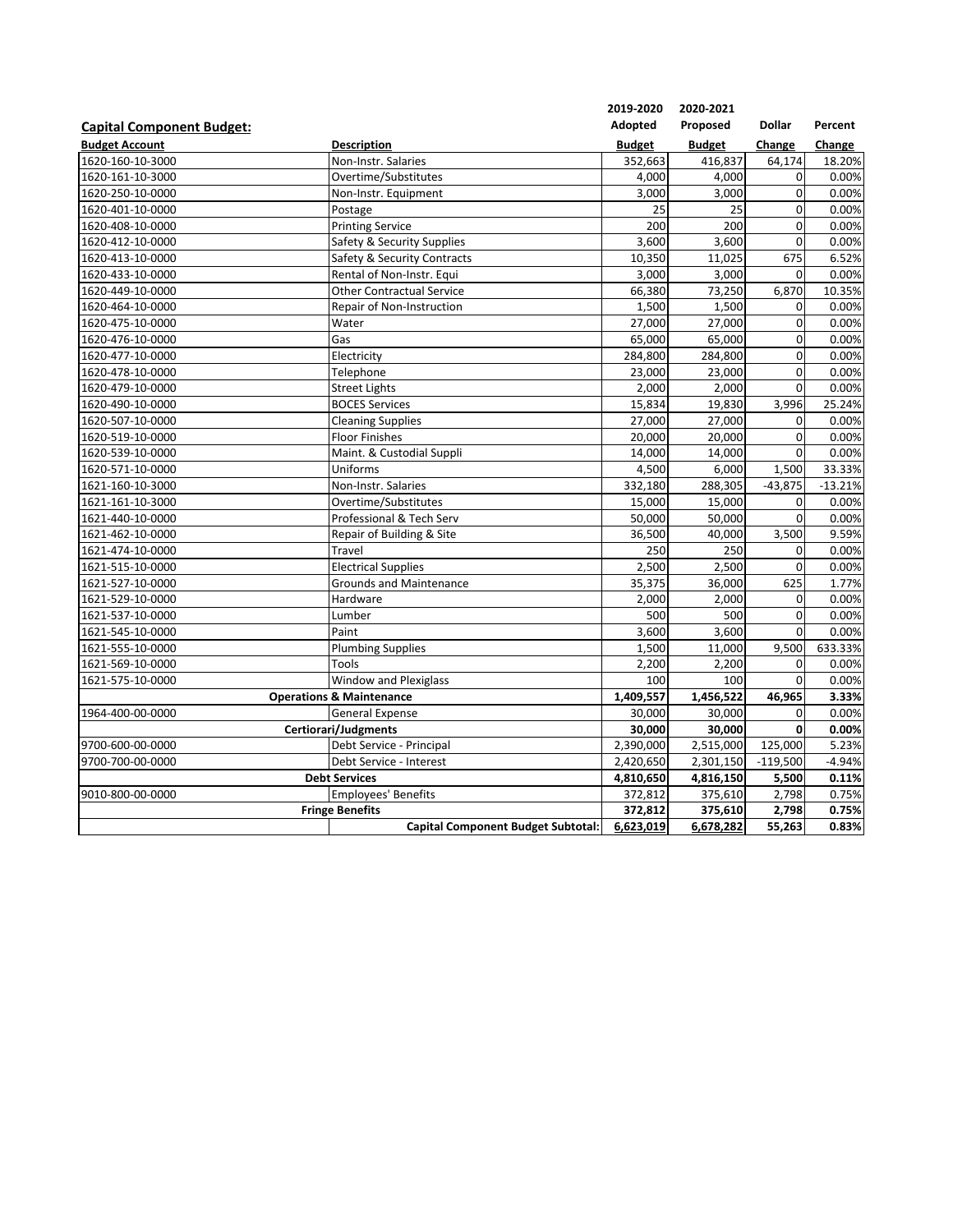|                                  |                                  | 2019-2020     | 2020-2021     |                |           |
|----------------------------------|----------------------------------|---------------|---------------|----------------|-----------|
| <b>Program Component Budget:</b> |                                  | Adopted       | Proposed      | <b>Dollar</b>  | Percent   |
| <b>Budget Account</b>            | <b>Description</b>               | <b>Budget</b> | <b>Budget</b> | Change         | Change    |
| 2110-110-40-1050                 | <b>ES Salaries PreK</b>          | 45,500        | 45,500        | $\overline{0}$ | 0.00%     |
| 2110-110-40-1075                 | Elementary Kindergarten          | 294,181       | 352,854       | 58,673         | 19.94%    |
| 2110-110-40-1100                 | <b>ES Salaries 1st Grade</b>     | 278,218       | 287,338       | 9,120          | 3.28%     |
| 2110-110-40-1200                 | <b>ES Salaries 2nd Grade</b>     | 258,035       | 182,453       | $-75,582$      | $-29.29%$ |
| 2110-110-40-1300                 | <b>ES Salaries 3rd Grade</b>     | 243,080       | 259,085       | 16,005         | 6.58%     |
| 2110-110-40-1400                 | <b>ES Salaries 4th Grade</b>     | 188,999       | 238,485       | 49,486         | 26.18%    |
| 2110-110-40-1500                 | ES Salaries 5th Grade            | 270,863       | 358,757       | 87,894         | 32.45%    |
| 2110-110-40-1600                 | <b>ES Salaries 6th Grade</b>     | 275,404       | 340,676       | 65,272         | 23.70%    |
| 2110-110-40-5100                 | <b>ES Salaries Art</b>           | 55,995        | 57,398        | 1,403          | 2.51%     |
| 2110-110-40-5300                 | <b>ES Salaries Music</b>         | 102,943       | 107,686       | 4,743          | 4.61%     |
| 2110-110-40-6100                 | <b>ES Salaries Phys Ed</b>       | 135,408       | 139,123       | 3,715          | 2.74%     |
| 2110-110-40-7050                 | ES Salaries Eng 2nd L            | 76,122        | 77,994        | 1,872          | 2.46%     |
| 2110-110-40-7300                 | <b>ES Salaries R Reading</b>     | 94,663        | 116,453       | 21,790         | 23.02%    |
| 2110-110-40-7400                 | <b>ES Salaries R Math</b>        | 100,110       | 91,489        | $-8,621$       | $-8.61%$  |
| 2110-120-20-2800                 | Middle School Salaries 8         | 19,989        | 20,938        | 949            | 4.75%     |
| 2110-130-20-4100                 | <b>HS Salaries English</b>       | 319,093       | 275,038       | $-44,055$      | $-13.81%$ |
| 2110-130-20-4200                 | <b>HS Salaries Social Studie</b> | 386,190       | 357,676       | $-28,514$      | $-7.38%$  |
| 2110-130-20-4300                 | <b>HS Salaries Mathematics</b>   | 321,782       | 342,868       | 21,086         | 6.55%     |
| 2110-130-20-4400                 | <b>HS Salaries Science</b>       | 391,007       | 426,626       | 35,619         | 9.11%     |
| 2110-130-20-4500                 | HS Salaries Foreign Lang         | 218,026       | 225,975       | 7,949          | 3.65%     |
| 2110-130-20-5100                 | <b>HS Salaries Art</b>           | 68,901        | 71,837        | 2,936          | 4.26%     |
| 2110-130-20-5200                 | <b>HS Salaries Business</b>      | 35,510        | 39,752        | 4,242          | 11.95%    |
| 2110-130-20-5300                 | <b>HS Salaries Music</b>         | 111,826       | 112,099       | 273            | 0.24%     |
| 2110-130-20-5500                 | <b>HS Salaries Technology</b>    | 71,352        | 73,208        | 1,856          | 2.60%     |
| 2110-130-20-6100                 | HS Salaries Phy. Educ.           | 193,306       | 201,312       | 8,006          | 4.14%     |
| 2110-130-20-6200                 | <b>HS Salaries Health</b>        | 97,264        | 50,481        | $-46,783$      | $-48.10%$ |
| 2110-130-20-7050                 | HS Salaries Eng 2nd La           | 64,565        | 65,932        | 1,367          | 2.12%     |
| 2110-140-20-3000                 | <b>HS Substitutes</b>            | 88,000        | 90,000        | 2,000          | 2.27%     |
| 2110-140-40-1000                 | Elem Substitutes                 | 90,000        | 95,000        | 5,000          | 5.56%     |
| 2110-151-00-0000                 | Inst. Salaries 1/8th peri        | 25,000        | 35,000        | 10,000         | 40.00%    |
| 2110-160-20-3000                 | <b>Non-Instructional Salarie</b> | 85,594        | 85,164        | $-430$         | $-0.50%$  |
| 2110-250-20-6100                 | Equip. Non-Instr Phys. Ed        | 4,500         | 4,500         | 0              | 100.00%   |
| 2110-400-10-0000                 | <b>General Expense</b>           | 6,000         | 6,000         | $\mathbf 0$    | 0.00%     |
| 2110-400-20-3000                 | <b>General Expense</b>           | 2,500         | 2,500         | $\mathbf 0$    | 0.00%     |
| 2110-400-40-1000                 | <b>General Expense</b>           | 1,000         | 1,000         | $\mathbf 0$    | 0.00%     |
| 2110-404-20-3000                 | Dues & Fees Admin                | 950           | 950           | $\mathbf 0$    | 0.00%     |
| 2110-404-40-1000                 | Dues & Fees Admin                | 500           | 500           | $\mathbf 0$    | 0.00%     |
| 2110-404-20-5300                 | Dues & Fees Music                | 1,195         | 1,315         | 120            | 10.04%    |
| 2110-404-40-1000                 | Dues & Fees Music                | 198           | 1,760         | 1,562          | 788.89%   |
| 2110-404-40-5300                 | Dues & Fees Music                | 0             | 594           | 594            | 100.00%   |
| 2110-406-20-3000                 | Workshop & Conference Reg        | 5,000         | 5,000         | $\mathbf 0$    | 0.00%     |
| 2110-406-40-1000                 | Workshop & Conference Reg        | 3,300         | 5,000         | 1,700          | 51.52%    |
| 2110-409-20-3000                 | <b>Field Trips</b>               | 8,000         | 8,000         | 0              | 0.00%     |
| 2110-409-40-1000                 | <b>Field Trips</b>               | 4,000         | 4,000         | $\mathbf 0$    | 0.00%     |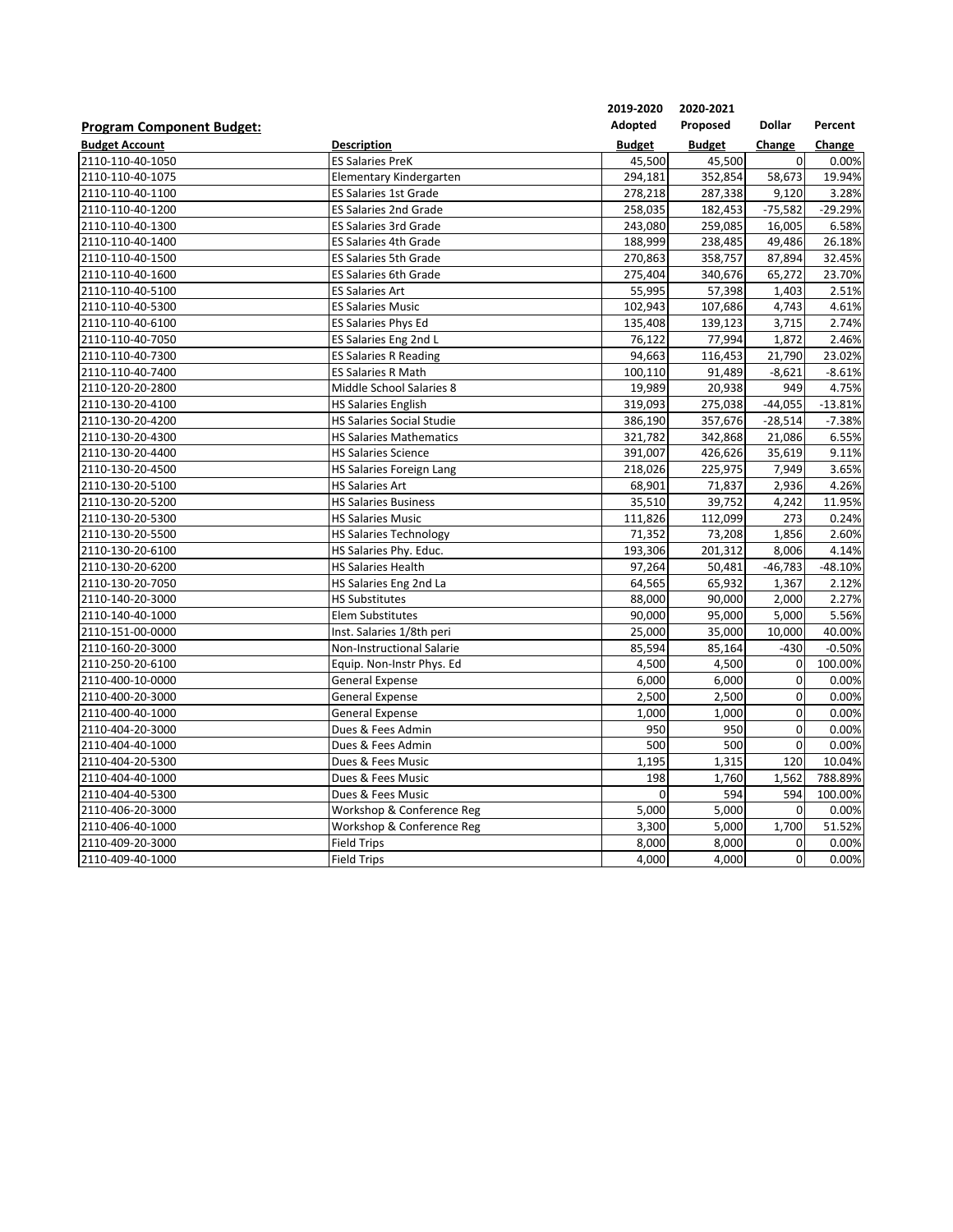| 2110-409-40-5300 | <b>Field Trips</b>                | 555      | 1,654          | 1,099          | 198.02%     |
|------------------|-----------------------------------|----------|----------------|----------------|-------------|
| 2110-410-20-3000 | <b>Assembly Programs</b>          | 1,000    | 1,000          | 0              | 0.00%       |
| 2110-446-20-5300 | Piano Tuning                      | 660      | 660            | 0              | 0.00%       |
| 2110-446-40-5300 | Piano Tuning                      | 187      | 187            | 0              | 0.00%       |
|                  |                                   | 38,500   | 38,500         | 0              | 0.00%       |
| 2110-449-10-0000 | <b>Other Contractual Service</b>  |          |                |                |             |
| 2110-449-20-3000 | <b>Other Contractual Service</b>  | 3,500    | 3,500          | 0              | 0.00%       |
| 2110-449-20-3000 | <b>Other Contractual Service</b>  | 5,500    | 5,500          | 0              | 0.00%       |
| 2110-449-20-7050 | <b>ENL Contractual Service</b>    | 3,000    | 3,000          | 0              | 0.00%       |
| 2110-449-40-6550 | <b>ES Tutoring Service</b>        | 2,750    | 2,750          | $\overline{0}$ | 0.00%       |
| 2110-449-40-7050 | <b>ENL Contractual Service</b>    | 3,300    | 2,750          | $-550$         | $-16.67%$   |
| 2110-463-20-5500 | Repair of Instructional E         | 1,000    | 1,000          | $\overline{0}$ | 0.00%       |
| 2110-466-20-5300 | <b>Repair of Musical Equip</b>    | 1,100    | 1,650          | 550            | 50.00%      |
| 2110-466-40-5300 | Repair of Musical Equip           | 308      | 195            | $-113$         | $-36.69%$   |
| 2110-470-00-0000 | Tuition                           | 575,000  | 575,000        | $\overline{0}$ | 0.00%       |
| 2110-470-20-3000 | Tuition                           | 5,000    | 5,000          | 0              | 0.00%       |
| 2110-474-20-3000 | Travel                            | 750      | 750            | $\overline{0}$ | 0.00%       |
| 2110-474-40-1000 | Travel                            | 825      | 550            | $-275$         | $-33.33%$   |
| 2110-480-20-2700 | <b>Textbooks 7th Grade</b>        | 314      | 184            | $-130$         | $-41.40%$   |
| 2110-480-20-2800 | <b>Textbooks 8th Grade</b>        | 758      | 3,556          | 2,798          | 369.13%     |
| 2110-480-20-3000 | <b>Textbooks HS General</b>       | 0        | 0              | 0              | 0.00%       |
| 2110-480-20-4100 | <b>Textbooks English</b>          | 1,997    | 2,312          | 315            | 15.77%      |
| 2110-480-20-4200 | <b>Textbooks Social Studies</b>   | 0        | $\mathbf{0}$   | $\overline{0}$ | 0.00%       |
| 2110-480-20-4300 | Textbooks Mathematics             | 0        | $\mathbf{O}$   | $\mathbf 0$    | 0.00%       |
| 2110-480-20-4400 | <b>Textbooks Science</b>          | 693      | $\mathbf 0$    | $-693$         | $-100.00\%$ |
| 2110-480-20-4500 | Textbooks Foreign Lang            | 2,448    | 0              | $-2,448$       | $-100.00\%$ |
| 2110-480-20-5500 | <b>Textbooks Technology</b>       | $\Omega$ | $\Omega$       | $\overline{0}$ | 0.00%       |
| 2110-480-20-6200 | Textbooks Health                  | 300      | 300            | $\overline{0}$ | 0.00%       |
| 2110-480-20-7050 | Textbooks English 2nd Lan         | 0        | $\mathbf 0$    | 0              | 0.00%       |
| 2110-480-40-1100 | <b>Textbooks 1st Grade</b>        | 2,200    | 2,200          | 0              | 0.00%       |
| 2110-480-40-1200 | <b>Textbooks 2nd Grade</b>        | 2,200    | 2,200          | 0              | 0.00%       |
| 2110-480-40-1300 | <b>Textbooks 3rd Grade</b>        | 2,200    | 2,200          | 0              | 0.00%       |
| 2110-480-40-1400 | Textbooks 4th Grade               | 2,200    | 2,200          | $\overline{0}$ | 0.00%       |
| 2110-480-40-1500 | <b>Textbooks 5th Grade</b>        | 2,200    | 2,200          | 0              | 0.00%       |
| 2110-480-40-1600 | <b>Textbooks 6th Grade</b>        | 2,200    | 2,200          | 0              | 0.00%       |
|                  |                                   |          | 2,200          | $\overline{0}$ |             |
| 2110-480-40-1900 | Textbooks Kindergarten            | 2,200    | 867            |                | 0.00%       |
| 2110-480-40-7050 | Textbooks English 2nd Lan         | 1,072    |                | $-205$         | $-19.12%$   |
| 2110-485-60-0000 | Textbooks, Private School         | 5,500    | 6,180          | 680            | 12.36%      |
| 2110-490-00-0000 | <b>BOCES Services - Other</b>     | 11,750   | 20,194         | 8,444          | 71.86%      |
| 2110-501-00-0000 | <b>General Classroom Supplies</b> | 8,000    | 8,000          | $\mathbf 0$    | 0.00%       |
| 2110-534-20-5300 | <b>Instrumental Music</b>         | 900      | 1,540          | 640            | 71.11%      |
| 2110-534-40-5300 | <b>Instrumental Music</b>         | 561      | 264            | $-297$         | $-52.94%$   |
| 2110-542-20-5300 | <b>Music Vocal</b>                | 750      | 1,320          | 570            | 76.00%      |
| 2110-542-40-5300 | <b>Music Vocal</b>                | 154      | $\overline{0}$ | $-154$         | 100.00%     |
| 2110-561-20-2700 | Resource Materials 7th Grade      | 0        | 188            | 188            | 100.00%     |
| 2110-561-20-3000 | <b>Resource Materials General</b> | 0        | 1,000          | 1,000          | 100.00%     |
| 2110-561-40-1000 | Resource Materials General        | 854      | 0              | $-854$         | $-100.00\%$ |
| 2110-561-40-1100 | Resource Materials 1st Grade      | 0        | 590            | 590            | 100.00%     |
| 2110-561-40-1200 | Resource Materials 2nd Grade      | 0        | 840            | 840            | 100.00%     |
| 2110-561-40-1300 | Resource Materials 3rd Grade      | 0        | 775            | 775            | 100.00%     |
| 2110-561-40-1400 | Resource Materials 4th Grade      | 0        | 459            | 459            | 100.00%     |
| 2110-561-40-1500 | Resource Materials 5th Grade      | 0        | 295            | 295            | 100.00%     |
| 2110-561-40-1900 | Resource Materials Kindergarten   | 0        | 536            | 536            | 100.00%     |
| 2110-561-40-6100 | Resource Materials PE             | 0        | 459            | 459            | 100.00%     |
| 2110-561-20-4300 | Resource Materials Math           | 0        | 0              | 0              | 0.00%       |
| 2110-581-20-2700 | Instr.Supplies 7th Grade          | 0        | 536            | 536            | 100.00%     |
| 2110-581-20-2800 | Instr.Supplies 8th Grade          | 0        | 160            | 160            | 100.00%     |
| 2110-581-20-3000 | Instr.Supplies General            | 0        | $\Omega$       | $\mathbf{0}$   | 0.00%       |
| 2110-581-20-4100 | Instr.Supplies English            | 79       | $\mathbf{0}$   | $-79$          | $-100.00\%$ |
| 2110-581-20-4300 | Instr.Supplies Mathematic         | 0        | 2,167          | 2,167          | 100.00%     |
| 2110-581-20-4400 | Instr.Supplies Science            | 2,900    | 4,285          | 1,385          | 47.76%      |
| 2110-581-20-4500 | Instr.Supplies Foreign Language   | 0        | $\mathbf{O}$   | $\overline{0}$ | 0.00%       |
| 2110-581-20-5100 | Instr.Supplies Art                | 516      | 1,958          | 1,442          | 279.46%     |
| 2110-581-20-5300 | Instr.Supplies Music              | 748      | 1,632          | 884            | 118.18%     |
| 2110-581-20-5500 | Instr.Supplies Technology         | 946      | 2,928          | 1,982          | 209.51%     |
| 2110-581-20-6100 | Instr.Supplies Phys Ed            | 3,200    | 3,200          | $\mathbf 0$    | 0.00%       |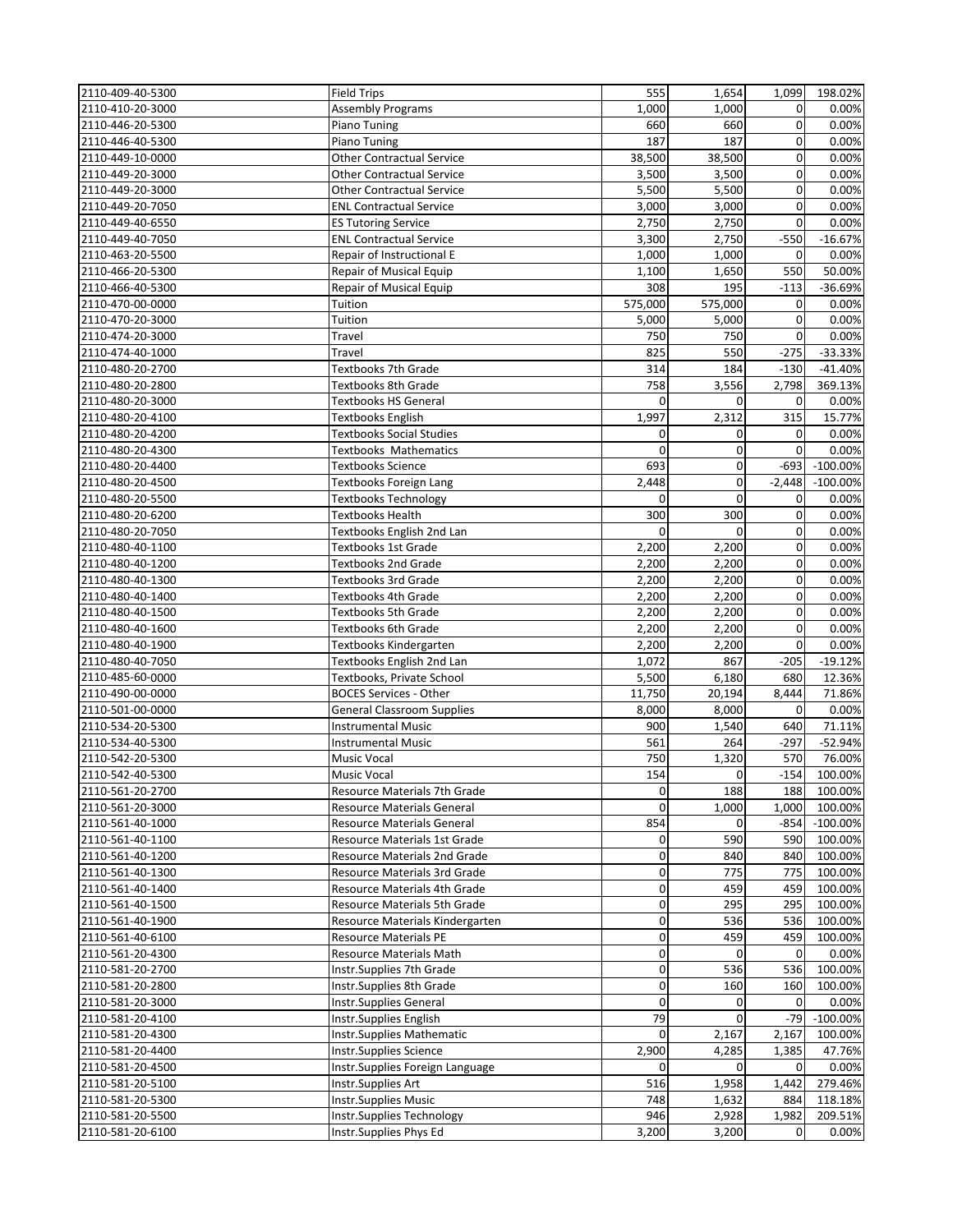| 2110-581-20-6200 | Instr.Supplies Health                     | $\overline{0}$   | $\overline{0}$ | $\overline{0}$ | 0.00%            |
|------------------|-------------------------------------------|------------------|----------------|----------------|------------------|
| 2110-581-40-1050 | Instr Supplies Pre K                      | 330              | 2,543          | 2,213          | 670.61%          |
| 2110-581-40-1100 | Instr Supplies 1st Grade                  | 726              | 359            | $-367$         | $-50.55%$        |
| 2110-581-40-1200 | Instr Supplies 2nd Grade                  | 956              | 33             | $-923$         | -96.55%          |
| 2110-581-40-1300 | Instr Supplies 3rd Grade                  | $\mathbf 0$      | $\mathbf 0$    | $\mathbf 0$    | 0.00%            |
| 2110-581-40-1400 | Instr Supplies 4th Grade                  | 590              | 728            | 138            | 23.39%           |
| 2110-581-40-1500 | Instr Supplies 5th Grade                  | 575              | 199            | $-376$         | $-65.39%$        |
| 2110-581-40-1600 | Instr Supplies 6th Grade                  | 0                | 0              | 0              | 0.00%            |
| 2110-581-40-1900 | Instr Supplies Kindergarten               | 595              | 4,169          | 3,574          | 600.67%          |
| 2110-581-40-5100 | Instr Supplies Art                        | 2,148            | 2,000          | $-148$         | $-6.89%$         |
| 2110-581-40-5300 | <b>Instr Supplies Music</b>               | 0                | 319            | 319            | 0.00%            |
| 2110-581-40-6100 | Instr Supplies Phys Ed                    | 0                | $\mathbf{0}$   | 0              | 0.00%            |
| 2110-581-40-7050 | Instr Supplies Eng 2nd Language           | 0                | $\mathbf 0$    | $\overline{0}$ | 0.00%            |
| 2110-581-40-7300 | <b>Instructional Supplies - General</b>   | 0                | 221            | 221            | 100.00%          |
| 2110-581-40-7400 | Instr Supplies Rem. Math                  | 0                | 106            | 106            | 100.00%          |
| 2110-585-20-4400 | <b>High Value Materials Science</b>       | 0                | 2,420          | 2,420          | 100.00%          |
| 2110-585-20-5300 | <b>High Value Materials Music</b>         | 0                | 605            | 605            | 100.00%          |
| 2110-585-20-5500 | High Value Materials Tech                 | 0                | 1,676          | 1,676          | 100.00%          |
| 2110-585-20-6100 | <b>High Value Materials PE</b>            | 3,200            | 3,200          | 0              | 0.00%            |
|                  | <b>Regular Instruction</b>                | 5,755,964        | 6,009,665      | 253,701        | 4.41%            |
| 2250-150-20-7200 | HS Salaries Spec Ed                       | 504,545          | 517,380        | 12,835         | 2.54%            |
| 2250-150-40-6300 | Instr Salaries Speech                     | 68,476           | 69,868         | 1,392          | 2.03%            |
| 2250-150-40-7200 | <b>ES Salaries Spec Ed</b>                | 768,983          | 772,220        | 3,237          | 0.42%            |
| 2250-160-20-7200 | Non-Instructional Salarie                 | 93,449           | 108,115        | 14,666         | 15.69%           |
| 2250-160-40-7200 | Non-Instructional Salarie                 | 430,767          | 441,792        | 11,025         | 2.56%            |
| 2250-161-20-7200 | Overtime/Substitutes                      | 11,000           | 11,000         | $\mathbf 0$    | 0.00%            |
| 2250-161-40-7200 | Overtime/Substitutes                      | 35,000           | 35,000         | $\overline{0}$ | 0.00%            |
| 2250-230-40-7200 | Classroom Furn Spec Ed                    | 0                | $\mathbf 0$    | $\mathbf 0$    | 0.00%            |
| 2250-260-40-7200 | Equipment - Instructional                 | 1,500            | 1,500          | 0              | 0.00%            |
| 2250-406-10-7200 | Workshop & Conference Reg                 | 2,750            | 3,950          | 1,200          | 43.64%           |
| 2250-409-20-7200 | <b>Field Trips</b>                        | 1,000            | 1,000          | 0              | 0.00%            |
| 2250-441-10-7200 | <b>Legal Services</b>                     | 1,000            | 1,000          | $\overline{0}$ | 0.00%            |
| 2250-449-10-7200 | <b>Other Contractual Service</b>          | 294,422          | 266,692        | $-27,730$      | $-9.42%$         |
| 2250-449-20-6550 | <b>ENL Special Ed Contractual Service</b> | 3,050            | 2,400          | $-650$         | $-21.31%$        |
| 2250-449-40-6550 | <b>ENL Special Ed Contractual Service</b> | 3,050            | 2,400          | $-650$         | $-21.31%$        |
| 2250-470-00-7200 | Tuition                                   | 825,410          | 791,133        | $-34,277$      | $-4.15%$         |
| 2250-474-40-1000 | <b>TRAVEL</b>                             | 0                | 1,200          | 1,200          | 100.00%          |
| 2250-480-20-7200 | Textbooks Spec Ed                         | 100              | 100            | $\mathbf 0$    | 0.00%            |
| 2250-480-40-7200 | <b>Textbooks Spec Ed</b>                  | 3,302            | 2,792          | $-510$         | $-15.45%$        |
| 2250-490-00-7200 | <b>BOCES Services - Other</b>             | 2,457,845        | 2,510,248      | 52,403         | 2.13%            |
| 2250-561-20-7200 | <b>Resources Materials Spec</b>           | 275              | 150            | $-125$         | $-45.45%$        |
| 2250-561-40-7200 | <b>Resource Materials</b>                 | 2,932            | 3,532          | 600            | 20.46%           |
| 2250-563-40-6300 | <b>Resource Speech Supplies</b>           | 1,200            | 1,200          | $\overline{0}$ | 0.00%            |
| 2250-581-20-7200 | Instr Supplies Spec Ed                    | 300              | 150            | $-150$         | $-50.00%$        |
| 2250-561-40-6300 | <b>Instructional Supplies</b>             | 100              | 100            | 0              | 0.00%            |
| 2250-581-40-7200 | Instr Supplies Spec Ed                    | 600              | 956            | 356            | 59.33%           |
|                  | <b>Special Education</b>                  | 5,511,056        | 5,545,878      | 34,822         | 0.63%            |
| 2280-130-20-5400 | H. S. Salaries Home & Car                 | 40,451           | 35,000         | $-5,451$       | $-13.48%$        |
| 2280-130-20-5500 | H. S. Salaries Technology                 | 73,029           | 85,430         | 12,401         | 16.98%           |
| 2280-400-20-5401 | Gen Exp Home & Careers                    | 140              | 140            | $\overline{0}$ | 0.00%            |
| 2280-400-20-5401 | Gen Exp CDOS                              | 575              | 575            | $\mathbf 0$    | 0.00%            |
| 2280-463-20-5400 | Repair of Instructional E                 | 500              | 550            | 50             | 10.00%           |
| 2280-490-20-3000 | <b>BOCES Services</b>                     | 164,464          | 164,464        | $\sigma$       | 0.00%            |
| 2280-525-20-5400 | Groceries                                 | 4,400            | 5,500          | 1,100          | 25.00%           |
| 2280-581-20-5400 | Instr Supplies Home & Car                 |                  | 4,653          | 3,153          |                  |
|                  | <b>Occupational Education</b>             | 1,500<br>285,059 | 296,312        | 11,253         | 210.20%<br>3.95% |
|                  |                                           |                  |                |                |                  |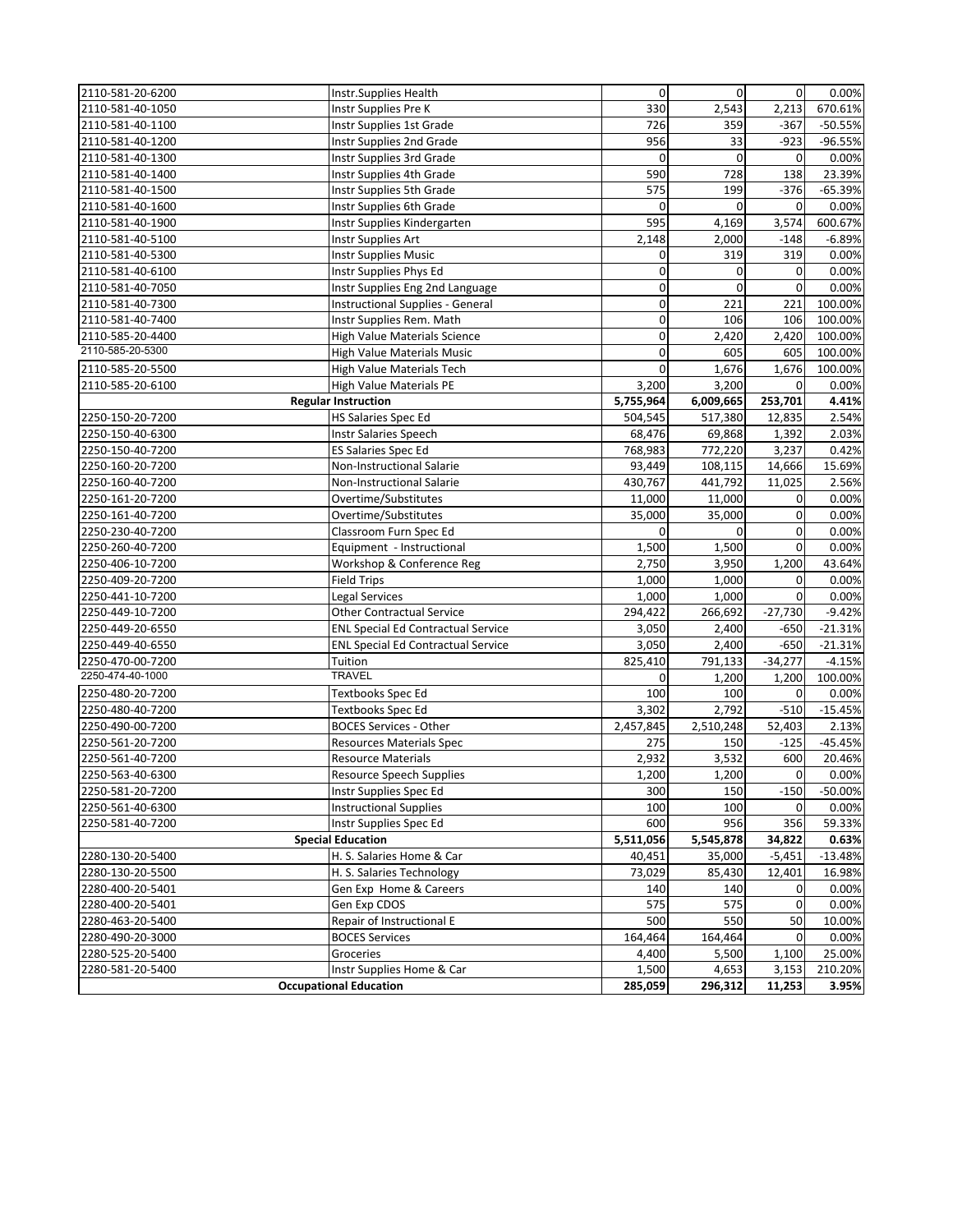| 2610-150-20-4600 | <b>HS Salaries</b>                     | 55,995      | 57,398    | 1,403        | 2.51%     |
|------------------|----------------------------------------|-------------|-----------|--------------|-----------|
| 2610-150-40-4600 | <b>Elementary Salaries</b>             | 51,813      | 53,997    | 2,184        | 4.22%     |
| 2610-490-20-4600 | <b>BOCES Services</b>                  | 18,004      | 32,350    | 14,346       | 79.68%    |
| 2610-535-20-4600 | Library Books                          | 4,281       | 2,880     | $-1,401$     | $-32.73%$ |
| 2610-535-40-4600 | Library Books                          | 3,964       | 3,387     | $-577$       | $-14.56%$ |
| 2610-549-20-4600 | <b>Library Periodicals</b>             | 137         | 137       | 0            | 0.00%     |
| 2610-549-40-4600 | <b>Library Periodicals</b>             | $\mathbf 0$ | 0         | 0            | 0.00%     |
| 2610-581-20-4600 | <b>Instructional Supplies</b>          | 33          | 253       | 220          | 666.67%   |
| 2610-581-40-4600 | <b>Instr Supplies Library</b>          | $\mathbf 0$ | 287       | 287          | 100.00%   |
| 2620-490-20-4600 | <b>BOCES Services</b>                  | 6,633       | 7,854     | 1,221        | 18.41%    |
| 2630-160-10-5600 | <b>Noninstructional Salaries</b>       | 142,699     | 144,789   | 2,090        | 1.46%     |
| 2630-220-00-5600 | <b>State Aided Computer Hard</b>       | 10,150      | 9,200     | $-950$       | $-9.36%$  |
| 2630-220-20-5600 | Computer Hardware                      | 7,580       | 10,320    | 2,740        | 36.15%    |
| 2630-220-40-5600 | <b>Computer Hardware</b>               | 17,080      | 10,970    | $-6,110$     | $-35.77%$ |
| 2630-230-40-5600 | Classroom Furniture                    | 0           | 3,220     | 3,220        | 100.00%   |
| 2630-400-10-5600 | <b>General Expense</b>                 | 6,612       | 6,000     | $-612$       | $-9.26%$  |
| 2630-405-10-5600 | <b>Tuition Reimbursement</b>           | 400         | 400       | $\mathbf 0$  | 0.00%     |
| 2630-406-10-5600 | Workshop & Conference Reg              | $\mathbf 0$ | 1,600     | 1,600        | 100.00%   |
| 2630-460-00-5600 | Computer Software                      | 24,536      | 32,898    | 8,362        | 34.08%    |
| 2630-460-20-5600 | Computer Software                      | 7,406       | 5,696     | $-1,710$     | $-23.09%$ |
| 2630-460-40-5600 | Computer Software                      | 7,109       | 5,985     | $-1,124$     | $-15.81%$ |
| 2630-463-00-5600 | Repair of Instructional E              | 7,875       | 9,875     | 2,000        | 25.40%    |
| 2630-474-10-5600 | Travel                                 | 0           | 3,000     | 3,000        | 100.00%   |
| 2630-478-10-5600 | Telephone                              | 1,000       | 2,000     | 1,000        | 100.00%   |
| 2630-490-00-5600 | <b>BOCES Services - Other</b>          | 103,225     | 134,486   | 31,261       | 30.28%    |
| 2630-493-00-5600 | <b>BOCES Data Processing</b>           | 44,141      | 26,144    | $-17,997$    | $-40.77%$ |
| 2630-493-00-5600 | <b>BOCES Instructional Services</b>    | 128,035     | 148,029   | 19,994       | 15.62%    |
| 2630-543-10-5600 | <b>Office Supplies</b>                 | 400         | 400       | $\mathbf 0$  | 0.00%     |
|                  | Library/Technology                     | 649,108     | 713,555   | 64,447       | 9.93%     |
| 2805-150-20-7100 | <b>High School Salaries</b>            | 89,251      | 93,033    | 3,782        | 4.24%     |
| 2805-160-00-7700 | Non-Instructional Salarie              | 62,524      | 61,820    | $-704$       | $-1.13%$  |
| 2810-150-20-6800 | <b>Instr Salaries Guidance</b>         | 139,639     | 138,181   | $-1,458$     | $-1.04%$  |
| 2815-160-00-6400 | <b>Health Office Salaries</b>          | 124,230     | 124,773   | 543          | 0.44%     |
| 2815-443-00-6400 | Medical & Other Health Se              | 120,000     | 131,440   | 11,440       | 9.53%     |
| 2815-531-00-6400 | <b>Health Services &amp; Medical</b>   | 7,600       | 4,400     | $-3,200$     | $-42.11%$ |
| 2815-531-40-6400 | Health Services & Medical - Elementary | 0           | 3,200     | 3,200        | 100.00%   |
| 2820-150-00-6500 | <b>Instructional Salaries</b>          | 123,152     | 124,077   | 925          | 0.75%     |
| 2830-150-10-6000 | <b>Instructional Salaries</b>          | 111,650     | 119,096   | 7,446        | 6.67%     |
| 2830-150-10-6600 | <b>Instructional Salaries</b>          | 79,036      | 84,388    | 5,352        | 6.77%     |
| 2830-160-10-6000 | <b>Non-Instructional Salaries</b>      | 97,017      | 102,240   | 5,223        | 5.38%     |
| 2830-401-10-6000 | Postage                                | 4,200       | 4,200     | $\mathbf 0$  | 0.00%     |
| 2830-404-10-6000 | Dues & Fees                            | 1,600       | 1,600     | 0            | 0.00%     |
| 2830-406-10-7200 | Workshop & Conference Reg              | 0           | 800       | 800          | 100.00%   |
| 2830-408-10-6000 | <b>Printing Services</b>               | 1,000       | 1,000     | $\mathbf 0$  | 0.00%     |
| 2830-449-10-6500 | <b>Other Contractual Service</b>       | 1,500       | 1,500     | $\Omega$     | 0.00%     |
| 2830-474-10-6000 | Travel                                 | 775         | 2,375     | 1,600        | 206.45%   |
| 2830-474-10-6500 | Travel                                 | 150         | 150       | $\mathbf{0}$ | 0.00%     |
| 2830-543-10-6000 | <b>Office Supplies</b>                 | 1,500       | 1,500     | 0            | 0.00%     |
| 2830-565-10-6500 | <b>Starndardized Tests</b>             | 2,200       | 2,500     | 300          | 13.64%    |
| 2850-150-20-0000 | <b>Instructional Salaries</b>          | 79,114      | 115,680   | 36,566       | 46.22%    |
| 2855-150-20-7900 | <b>Instructional Salaries</b>          | 94,500      | 103,703   | 9,203        | 9.74%     |
| 2855-404-20-7900 | Dues & Fees                            | 11,500      | 11,500    | 0            | 0.00%     |
| 2855-406-20-7900 | Workshop & Conference Reg              | 1,500       | 1,500     | $\mathbf 0$  | 0.00%     |
| 2855-443-20-7900 | <b>Other Health Services</b>           | 8,000       | 8,000     | 0            | 0.00%     |
| 2855-445-20-7900 | Repair of Athletic Equip               | 10,000      | 10,000    | $\mathbf 0$  | 0.00%     |
| 2855-447-20-7900 | Officials & Recordkeepers              | 30,000      | 30,000    | 0            | 0.00%     |
| 2855-462-20-7900 | Repair of Building & Site              | 5,500       | 5,500     | 0            | 0.00%     |
| 2855-474-20-7900 | Travel                                 | 750         | 750       | 0            | 0.00%     |
| 2855-478-20-7900 | Telephone                              | 0           | 0         | 0            | 0.00%     |
| 2855-490-20-7900 | <b>BOCES Services - Other</b>          | 4,200       | 5,823     | 1,623        | 38.64%    |
| 2855-503-20-7900 | <b>Athletic Supplies</b>               | 28,000      | 28,000    | $\mathbf{0}$ | 0.00%     |
| 2855-531-20-7900 | <b>Health Services &amp; Medical</b>   | 3,200       | 3,200     | $\mathbf 0$  | 0.00%     |
| 2855-585-20-7900 | <b>High Value Materials</b>            | 3,000       | 3,000     | $\mathbf 0$  | 0.00%     |
|                  | <b>Student Services</b>                | 1,246,288   | 1,328,929 | 82,641       | 6.63%     |